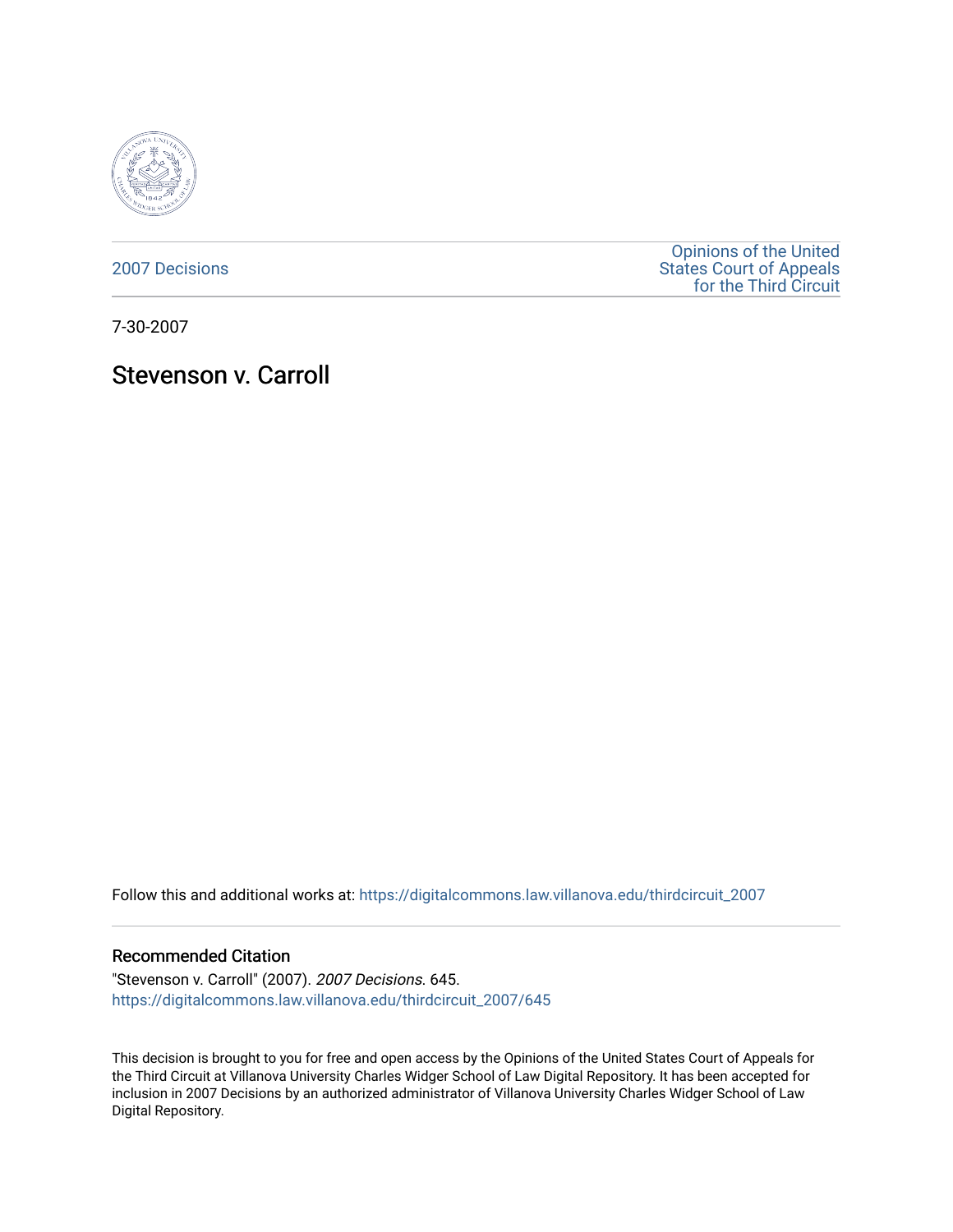### PRECEDENTIAL

# UNITED STATES COURT OF APPEALS FOR THE THIRD CIRCUIT

Case No: 05-1088

# DAVID STEVENSON; MICHAEL MANLEY; \*MICHAEL L. JONES,

Appellants

v.

## THOMAS CARROLL, Warden

\_\_\_\_\_\_\_\_\_\_\_\_\_\_\_\_\_\_\_\_\_

\*Reinstated per clerk's order of 08/09/05

On Appeal from the United States District Court for the District of Delaware District Court No.: 04-cv-139 District Judge: The Honorable Kent A. Jordan

Argued June 4, 2007

\_\_\_\_\_\_\_\_\_\_\_\_\_\_\_\_\_\_\_\_\_

Before: SMITH, COWEN, and SILER, *Circuit Judges*\*

 <sup>\*</sup> The Honorable Eugene E. Siler, Senior Circuit Judge for the United States Court of Appeals for the Sixth Circuit, sitting by designation.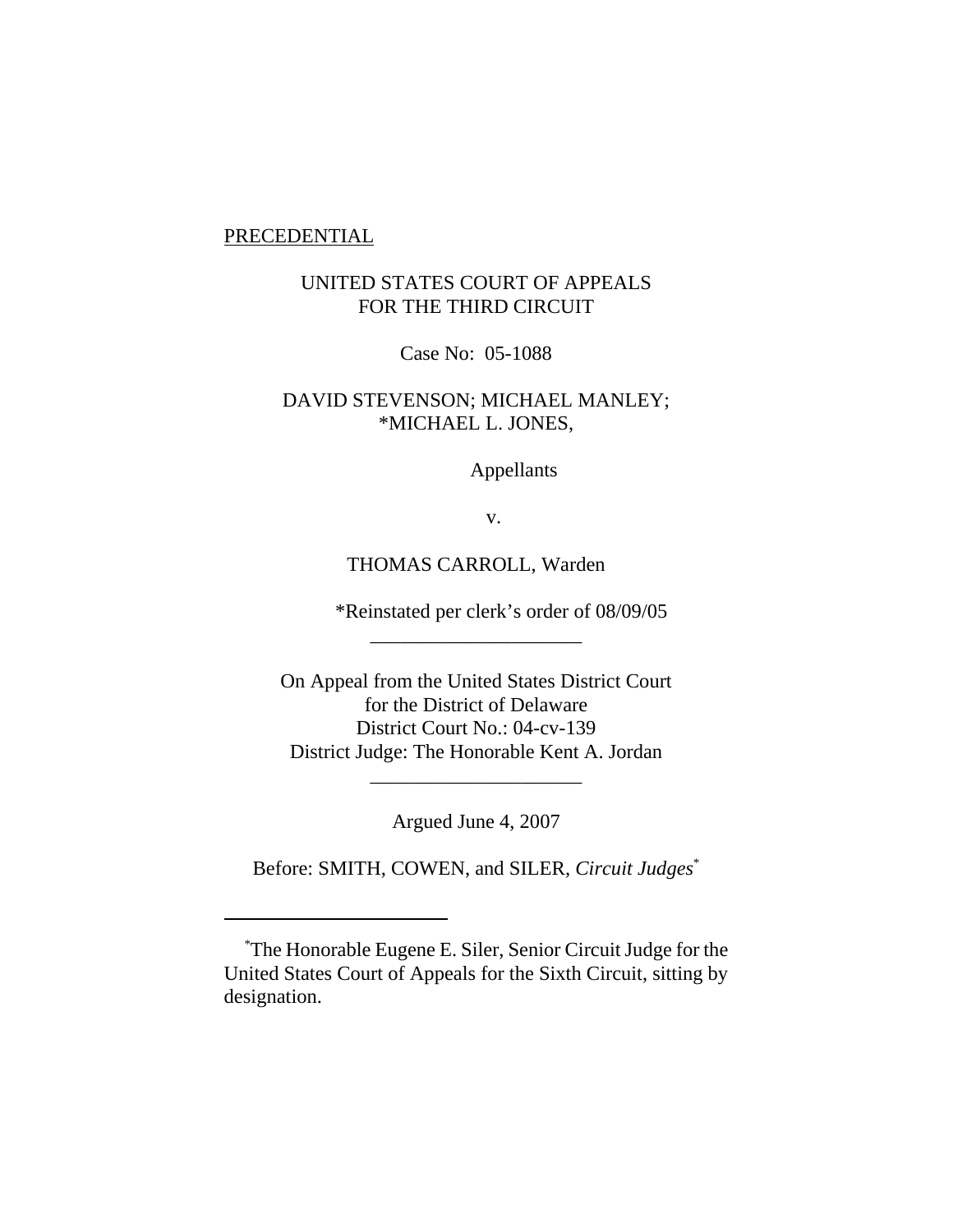(Filed: July 30, 2007)

Leon F. DeJulius, Jr. (Argued) Jones Day 500 Grant Street, 31st Floor Pittsburgh, PA 15219 *Counsel for Appellants*

Richard W. Hubbard (Argued) Department of Justice 820 North French Street Carvel Office Building Wilmington, DE 19801 *Counsel for Appellee*

# OPINION OF THE COURT \_\_\_\_\_\_\_\_\_\_\_\_\_\_\_\_\_\_\_\_\_

\_\_\_\_\_\_\_\_\_\_\_\_\_\_\_\_\_\_\_\_\_

SMITH, *Circuit Judge*.

Three detainees in the Delaware Correctional System–David Stevenson, Michael Manley, and Michael L. Jones–filed an action under 42 U.S.C. § 1983 against Warden Thomas Carroll, alleging violations of their substantive and procedural due process rights. The District Court dismissed their complaint. On appeal, they assert that their allegations of placement in restrictive confinement state valid substantive and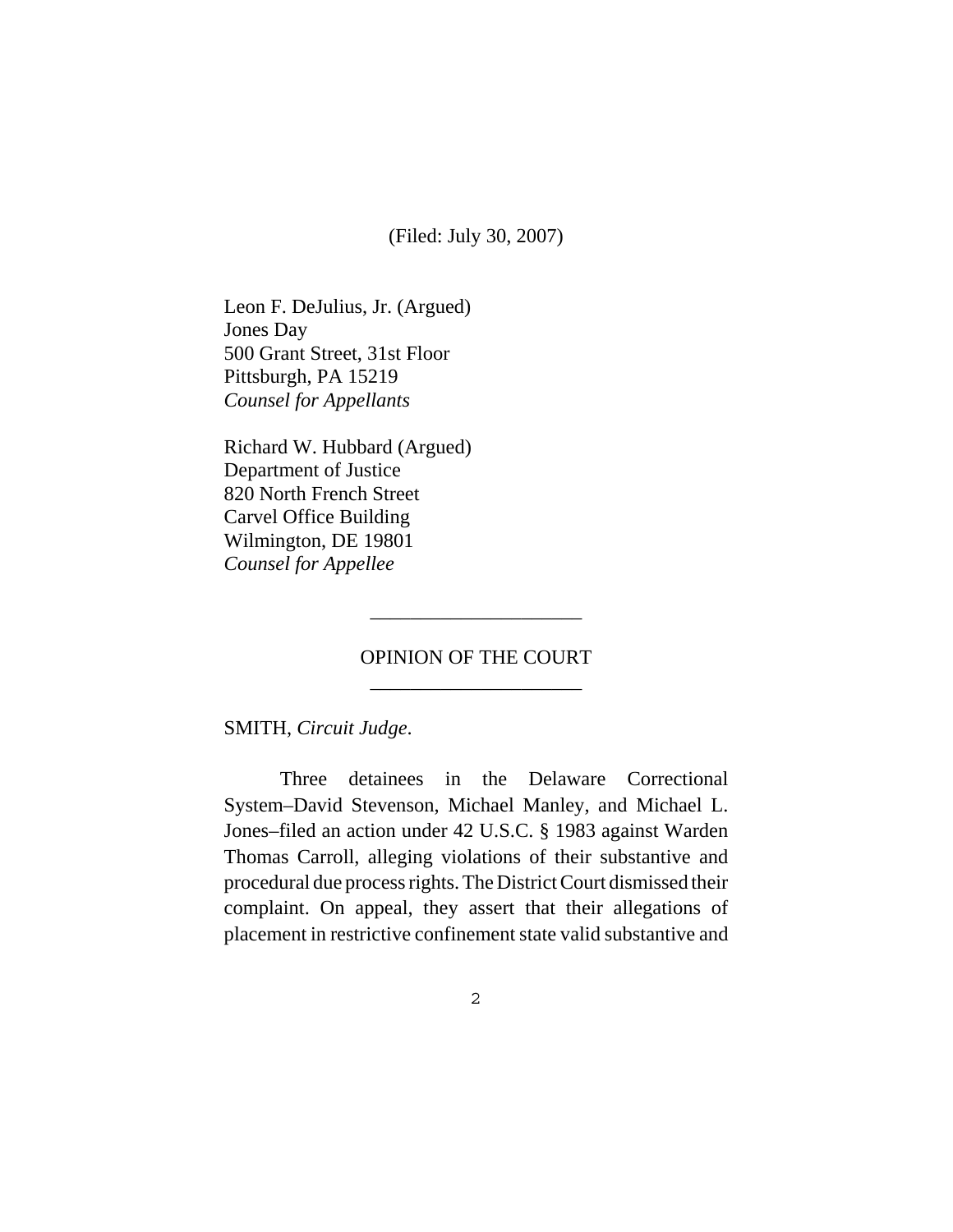procedural due process claims sufficient to survive a motion to dismiss. We agree, and remand the case to the District Court.

I.

At the time of their complaint, Stevenson and Manley were awaiting resentencing. Both had been convicted and sentenced to death in January 1997, but their sentences were vacated and remanded on or about May 30, 2001. At that time, they were moved off death row, and into the Security Housing Unit ("SHU"). Stevenson was moved from the SHU to a less restrictive pre-trial facility in December 2003, but was returned to the SHU in January 2004. Neither one of them received a hearing or explanation for their transfers into the SHU. They were both subsequently re-sentenced to death on February 3, 2006.

Jones was awaiting trial at the time of the complaint. Following a disruption at Gander Hill Prison in Wilmington, Delaware, he and several other inmates were moved to the SHU on or about February 19, 2003. Jones asserts that, like Stevenson and Manley, he was not afforded an explanation or hearing regarding his transfer into more restrictive housing. He does, however, state that he was alleged to have been involved in the riot at Gander Hill. Jones was subsequently found guilty of firstdegree murder and sentenced to life imprisonment on September 16, 2005.

The appellants seek relief in the form of a transfer back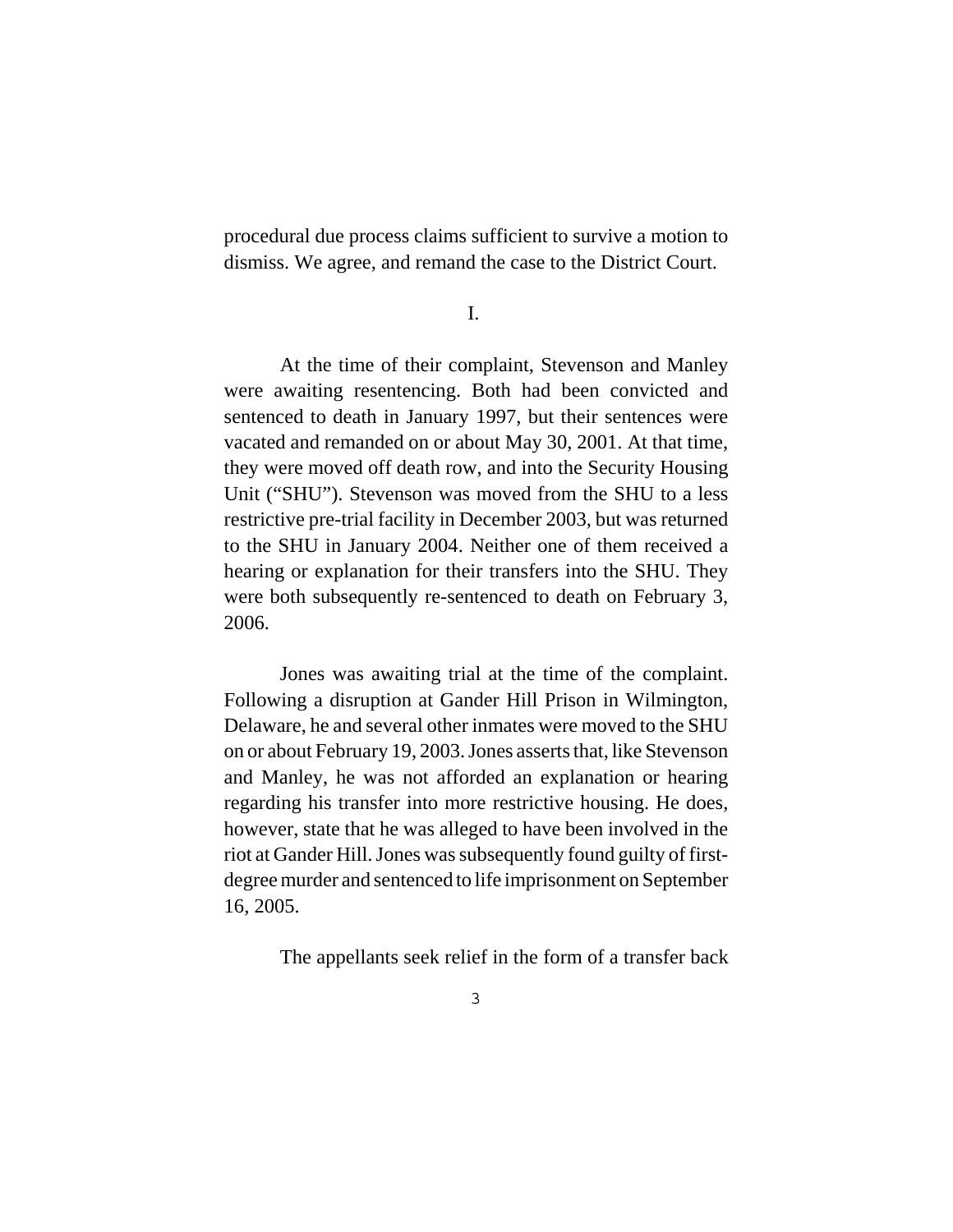into the general prison population, monetary damages, and the establishment of a system of review for transfers of pretrial detainees into the SHU $<sup>1</sup>$ </sup>

The Warden filed a motion to dismiss under Federal Rule of Civil Procedure 12(b)(6), which was granted on December 7, 2004. The District Court held that the detainees' transfer out of the general prison population into the SHU for nonpunitive reasons was within the scope of the prison officials' authority with respect to prison management. In its ruling, the District Court relied upon *Sandin v. Conner*, 515 U.S. 472 (1995). The plaintiffs appealed from this order on January 4,  $2005<sup>2</sup>$  Review of a dismissal of a complaint under Rule 12(b)(6) is plenary. *Lake v. Arnold*, 112 F.3d 682, 684-85 (3d Cir. 1997).

II.

Stevenson, Manley, and Jones present two arguments as

<sup>&</sup>lt;sup>1</sup>Stevenson and Manley are now on death row, and Warden Carroll indicates that Jones is now housed in the part of the SHU reserved for sentenced inmates. Accordingly, their request for injunctive relief on the grounds that they are improperly confined pretrial detainees is moot. The other two forms of relief they seek continue to be viable.

<sup>&</sup>lt;sup>2</sup>The District Court had subject matter jurisdiction under 28 U.S.C. § 1331. This Court has jurisdiction pursuant to 28 U.S.C. § 1291.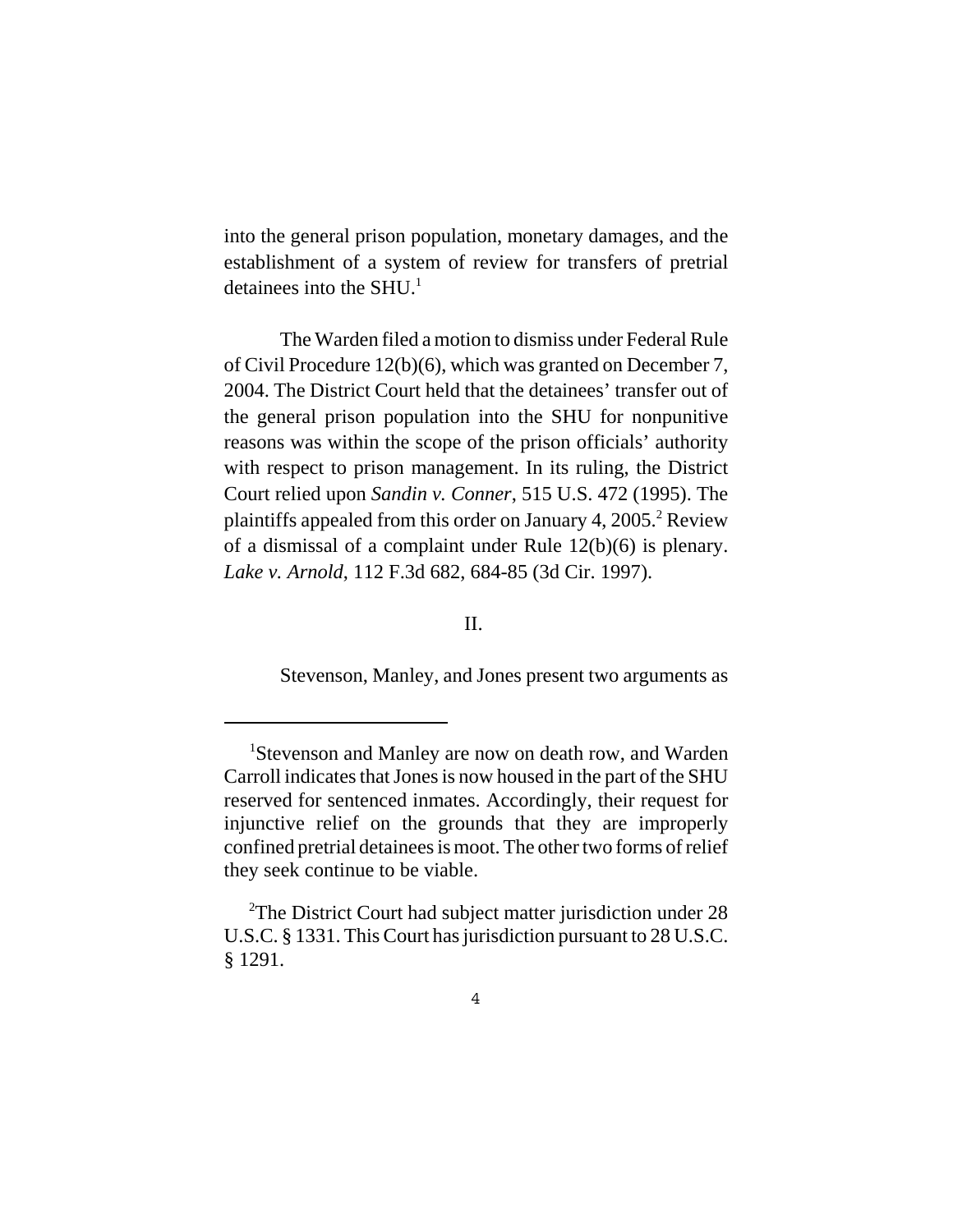to why their complaint should have survived the motion to dismiss. First, they argue that they have sufficiently asserted a liberty interest in being free from punishment prior to imposition of sentence. Second, they assert that they should have been afforded notice of their transfer and an opportunity to respond. The Warden disputes the sufficiency of their substantive and procedural due process claims, arguing that they have made only conclusory allegations regarding punishment and have no cognizable liberty interest in being housed in the general prison population.

In support of his contention that the complaint made only conclusory statements regarding punishment, the Warden looks to *Evancho v. Fisher*, 423 F.3d 347, 351-53 (3d Cir. 2005). The opinion in *Evancho*, however, offers the Warden no support. The holding of *Evancho* is that the amended complaint of a state employee filed against the state attorney general alleging violations of the Pennsylvania Whistleblower Law and her civil rights failed to meet the liberal pleading requirement of Federal Rule of Civil Procedure 8(a). Evancho admitted that she did not have evidence of the involvement of one of her named defendants. *Id.* at 350. The complaint here is significantly different in that it does support a claim for substantive due process violations. As the Warden acknowledges, the complaint alleges that "Plaintiffs weren't given an explanation for the punitive move." This express reference to punishment is supported by numerous references in the complaint to lengthy stays in isolation with prisoners who had disciplinary problems or who were in protective custody, and the imposition of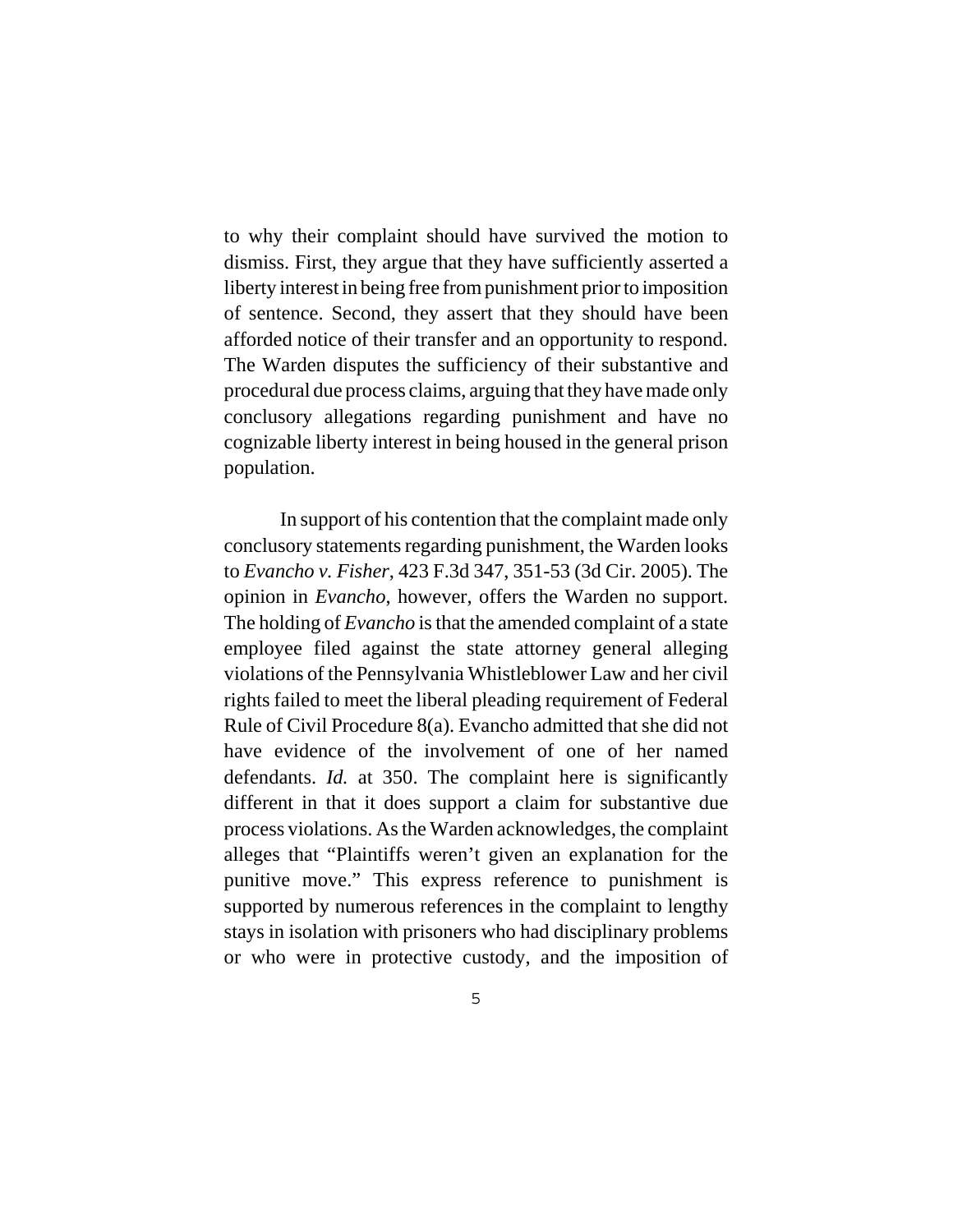additional hardships that are not shared by the general prison population. The reasonable inference from these factual allegations is that appellants were impermissibly punished. *Markowitz v. Northeast Land Co.*, 906 F.2d 100, 103 (3d Cir. 1990) ("We accept as true the facts alleged in the complaint and all reasonable inferences that can be drawn from them."). Liberal pleading dictates that, particularly in the context of a pro se complaint, such allegations be deemed sufficient. *Erickson v. Pardus*, --- U.S. ---, 127 S. Ct. 2197, 2200 (2007); *Gibbs v. Roman*, 116 F.3d 83, 86 (3d Cir. 1997).

To be sure, there are reasonable inferences apart from punishment that could be drawn from the complaint as explanation for the appellants' confinement. Jones notes that he was alleged to have been a participant in a riot at the Gander Hill detention facility. If this allegation is true, it is entirely possible that his relocation to the Smyrna facility's SHU was for disciplinary reasons rather than for impermissible retaliation or punishment. Likewise, Stevenson and Manley admit that they had been sentenced to death, but that only their sentences had been vacated. Death sentences are available in Delaware only for offenses of first-degree murder. *See* 11 DEL. CODE §§ 636, 4209(a). Accordingly, the Warden's assertion that Stevenson and Manley were housed in the SHU because they were charged with violent offenses is also a legitimate inference to be drawn from the complaint. However, the fact that such inferences may be drawn is proof that the dismissal was premature. The appellants have met their obligation to provide grounds for their entitlement to relief by presenting factual allegations sufficient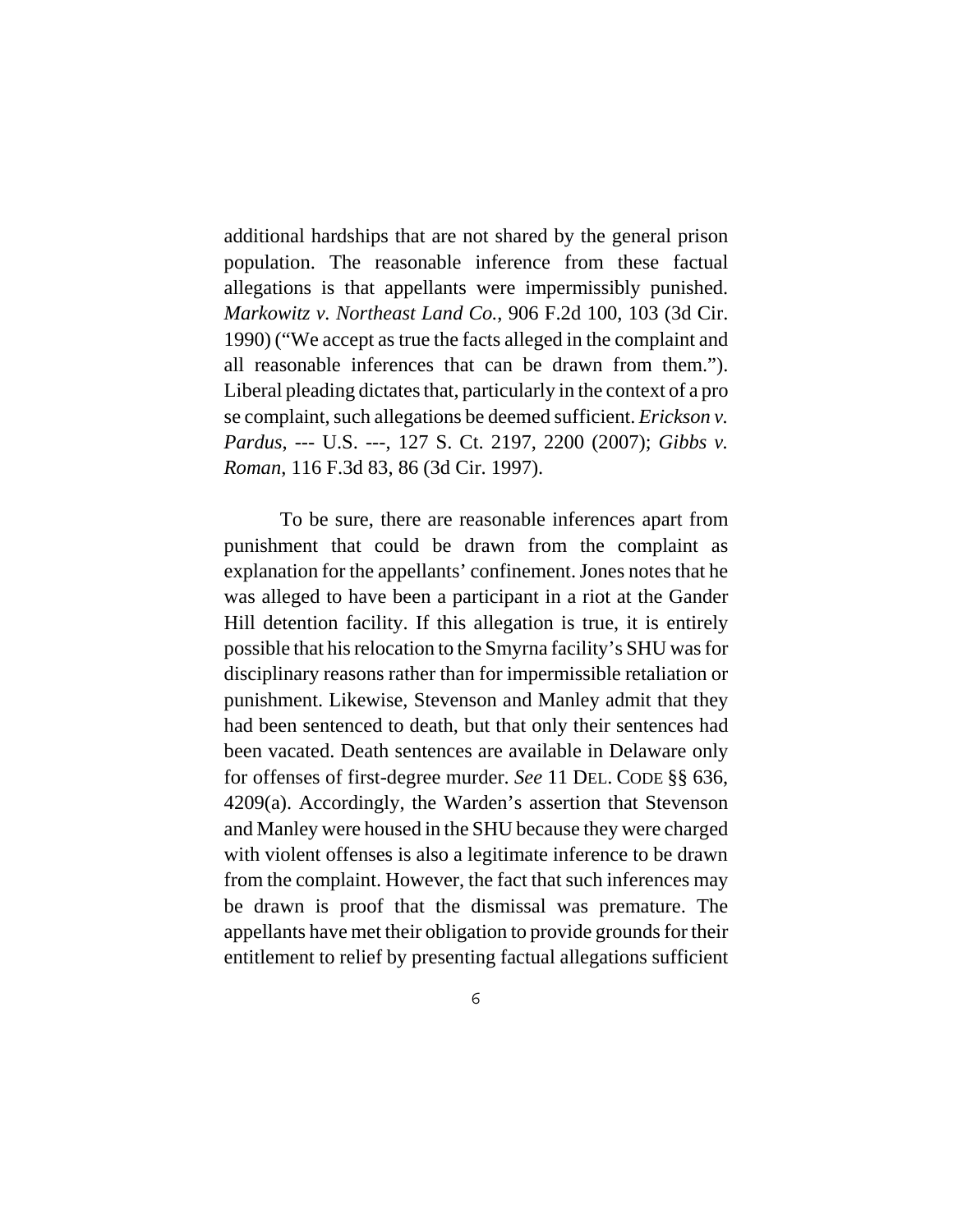to raise their right to relief above a speculative level. *See, e.g.*, *Bell Atlantic Corp. v. Twombly*, --- U.S. ---, 127 S. Ct. 1955, 1964-65 (2007).

The complaint also alleges sufficient facts to make out a claim for relief based on procedural due process. In addition to the list of deprivations the plaintiffs suffered, the complaint states that they were not afforded "all the rights of normal pretrial [detainees]," and that the "standard practice at Delaware Correctional Center" of returning those whose sentences had been vacated to the general prison population was not followed. These allegations do not explicitly state the nature of the appellants' alleged liberty interest, but they provide an adequate framework for the inquiry. *See, e.g.*, *Unger v. Nat'l Residents Matching Program*, 928 F.2d 1392, 1402 (3d Cir. 1991) (requiring "facts in [the] complaint from which we could infer that [plaintiff] had a liberty or property interest").

The complaint details the differences between the conditions they encountered in the SHU and those encountered by regular pretrial detainees. It evinces the appellants' contention that they were improperly housed in the SHU without explanation or an opportunity to contest their placement. The complaint states that the appellants wrote to Warden Carroll and his employees requesting an explanation for their confinement in the SHU, but received no response. The reasonable inference to be drawn from these allegations is that the appellants assert a liberty interest in being free from punishment while awaiting sentencing and in not being held in the SHU indefinitely. The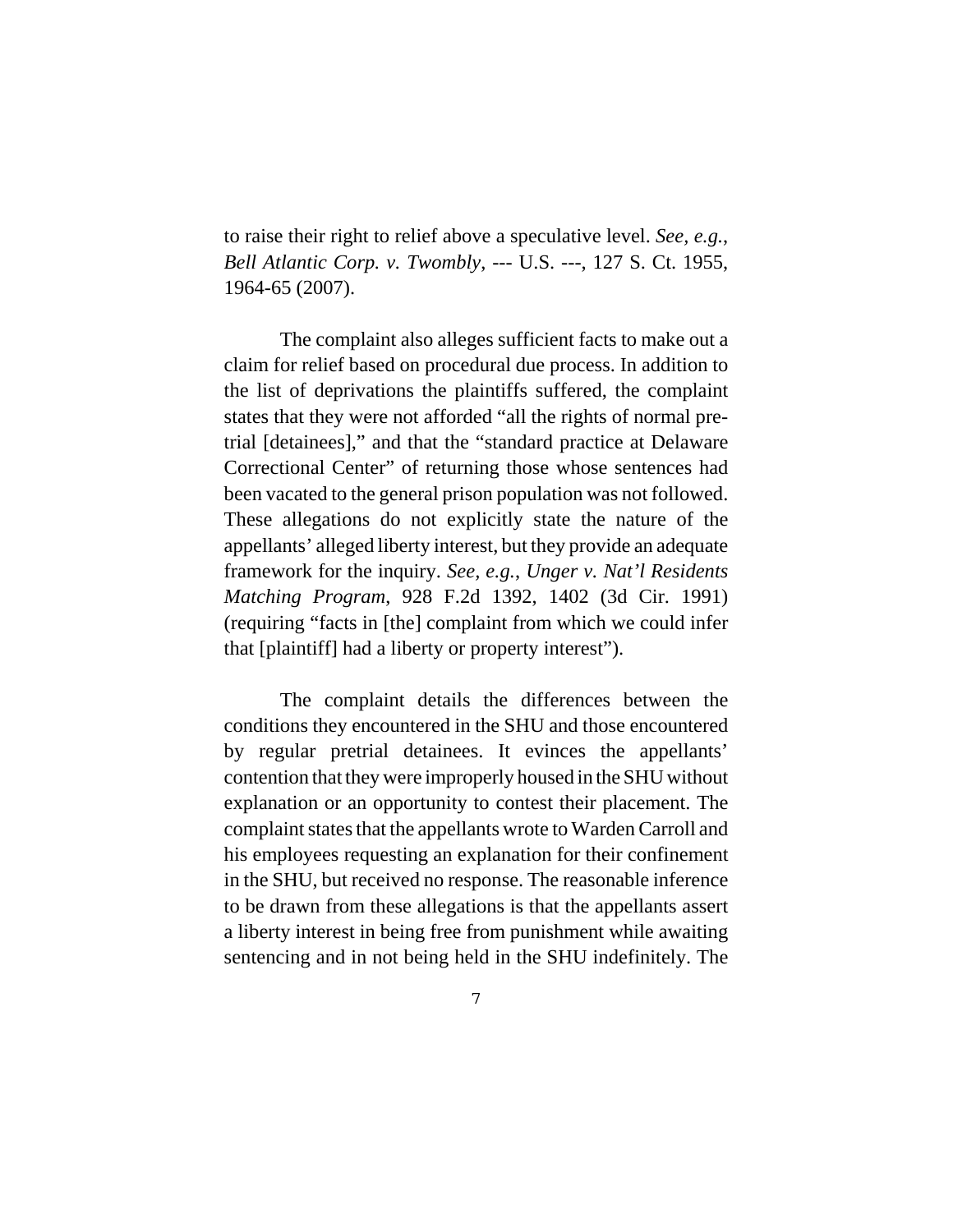plaintiffs specifically requested relief in the form of "a system to inform inmates why they were put into isolation, who made the decision to put them in isolation, and a chance to appeal the decision to a non-partisan official." They also requested that the prison "[m]ake procedural safeguards." The allegations in the complaint sufficiently raise the appellants' claim that their procedural due process rights were violated.

## III.

#### A.

Although both Stevenson and Manley had been convicted at the time of their complaint, they are classified as pretrial detainees for purposes of our constitutional inquiry. *See Cobb v. Aytch*, 643 F.2d 946, 962 (3d Cir. 1981) ("The right to remain at liberty continues until a court pronounces a judgment of sentence, although after a jury has pronounced a guilty verdict the court may insist upon greater assurance that a defendant will submit to sentence."); *see also Fuentes v. Wagner*, 206 F.3d 335, 341 (3d Cir. 2000). Their initial sentences had been vacated and they were awaiting resentencing at the time of their complaint and for the duration during which they allege they were subjected to due process violations. Jones was awaiting trial at the time of the complaint. The Warden does not contest the status of the appellants as pretrial detainees for purposes of this appeal.

### B.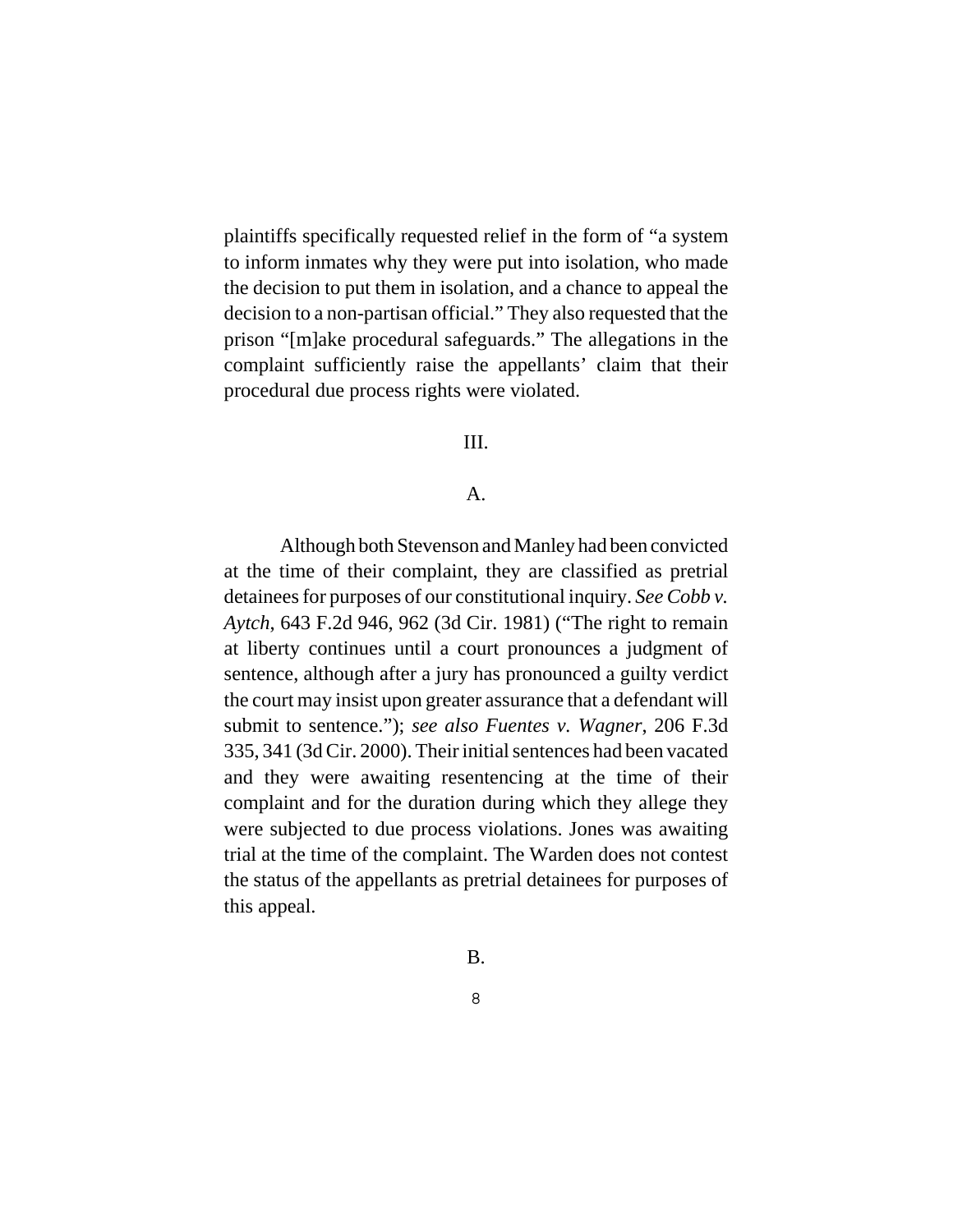With respect to the substantive due process claims of punishment, in *Bell v. Wolfish*, the Supreme Court established the principle that "under the Due Process Clause, a detainee may not be punished prior to an adjudication of guilt in accordance with due process of law." 441 U.S. 520, 535-36 (1979). The *Bell* Court mandated a pragmatic approach to determining what constitutes punishment, and formulated the "reasonable relationship" test for determining whether a restriction is punitive. *Id.* at 539 ("[I]f a particular condition or restriction of pretrial detention is reasonably related to a legitimate governmental objective, it does not, without more, amount to punishment.'"). To aid courts in applying this test, the *Bell* opinion looked to the test in *Kennedy v. Mendoza-Martinez*, 372 U.S. 144, 168-69 (1963) for factors that courts might use as guideposts in distinguishing restrictions that are punitive from those that are not:

> Whether the sanction involves an affirmative disability or restraint, whether it has historically been regarded as a punishment, whether it comes into play only on a finding of scienter, whether its operation will promote the traditional aims of punishment–retribution and deterrence, whether the behavior to which it applies is already a crime, whether an alternative purpose to which it may rationally be connected is assignable for it, and whether it appears excessive in relation to the alternative purpose assigned are all relevant to the inquiry....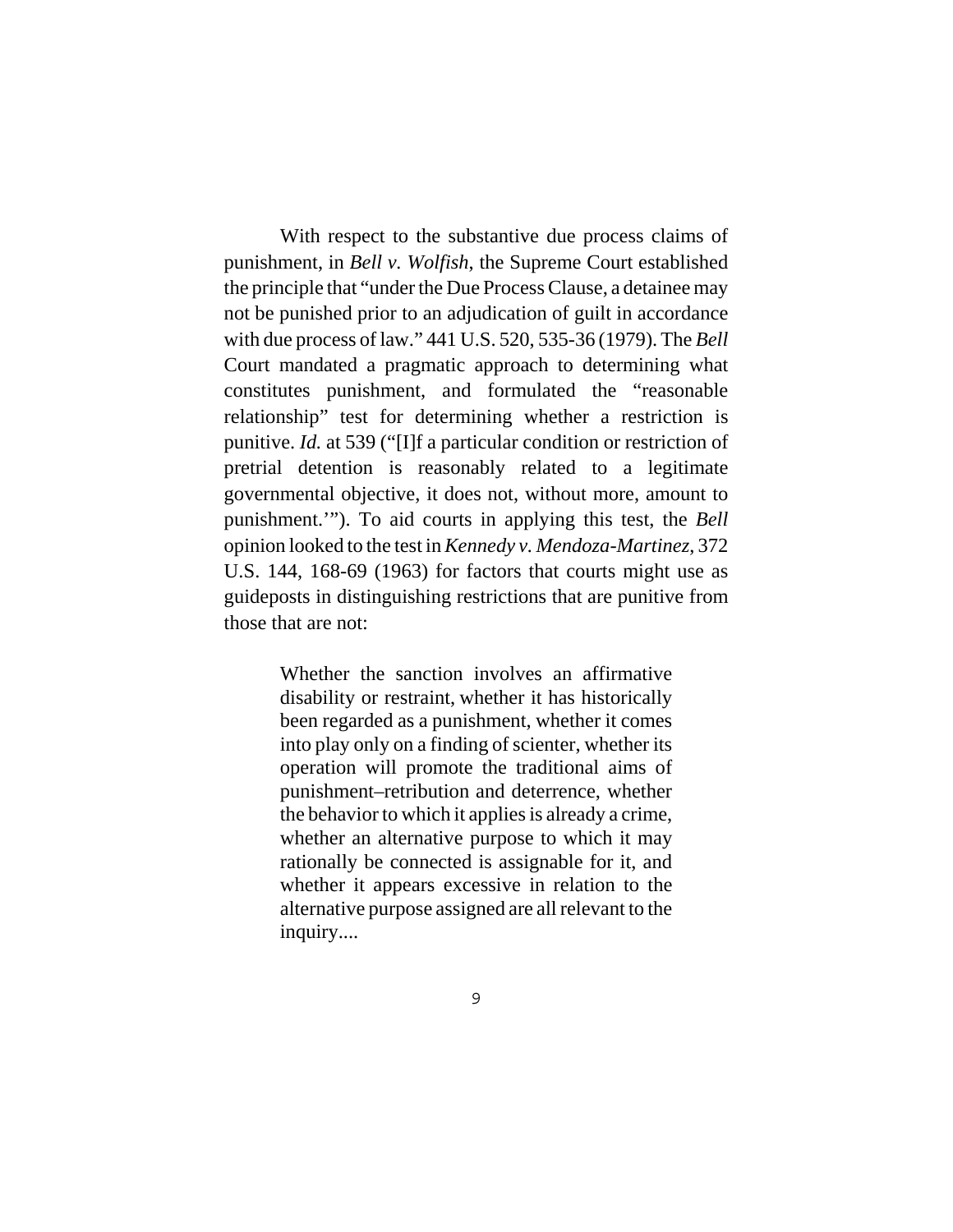*See also Bell*, 441 U.S. at 537-38. However, the Court cautioned that "[a]bsent a showing of an expressed intent to punish on the part of detention facility officials, that determination generally will turn on 'whether an alternative purpose to which [the restriction] may rationally be connected is assignable for it, and whether it appears excessive in relation to the alternative purpose assigned [to it].'" *Id.* at 538 (quoting *Kennedy*, 372 U.S. at 168-69). Thus, "if a restriction or condition is not reasonably related to a legitimate goal–if it is arbitrary or purposeless–a court permissibly may infer that the purpose of the governmental action is punishment that may not constitutionally be inflicted upon detainees *qua* detainees." *Id.* at 539.3

In determining whether restrictions or conditions are reasonably related to the Government's interest in maintaining security and order and operating the institution in a manageable fashion, courts must heed our warning that "[s]uch considerations are peculiarly within the province and professional expertise of corrections officials, and, in the absence of substantial evidence in the record to indicate that the officials have exaggerated their response to these considerations, courts should ordinarily defer to their expert judgment in such matters."

*Id.* at 540 n.23 (citations omitted).

<sup>&</sup>lt;sup>3</sup>In a footnote, the Court exhorted that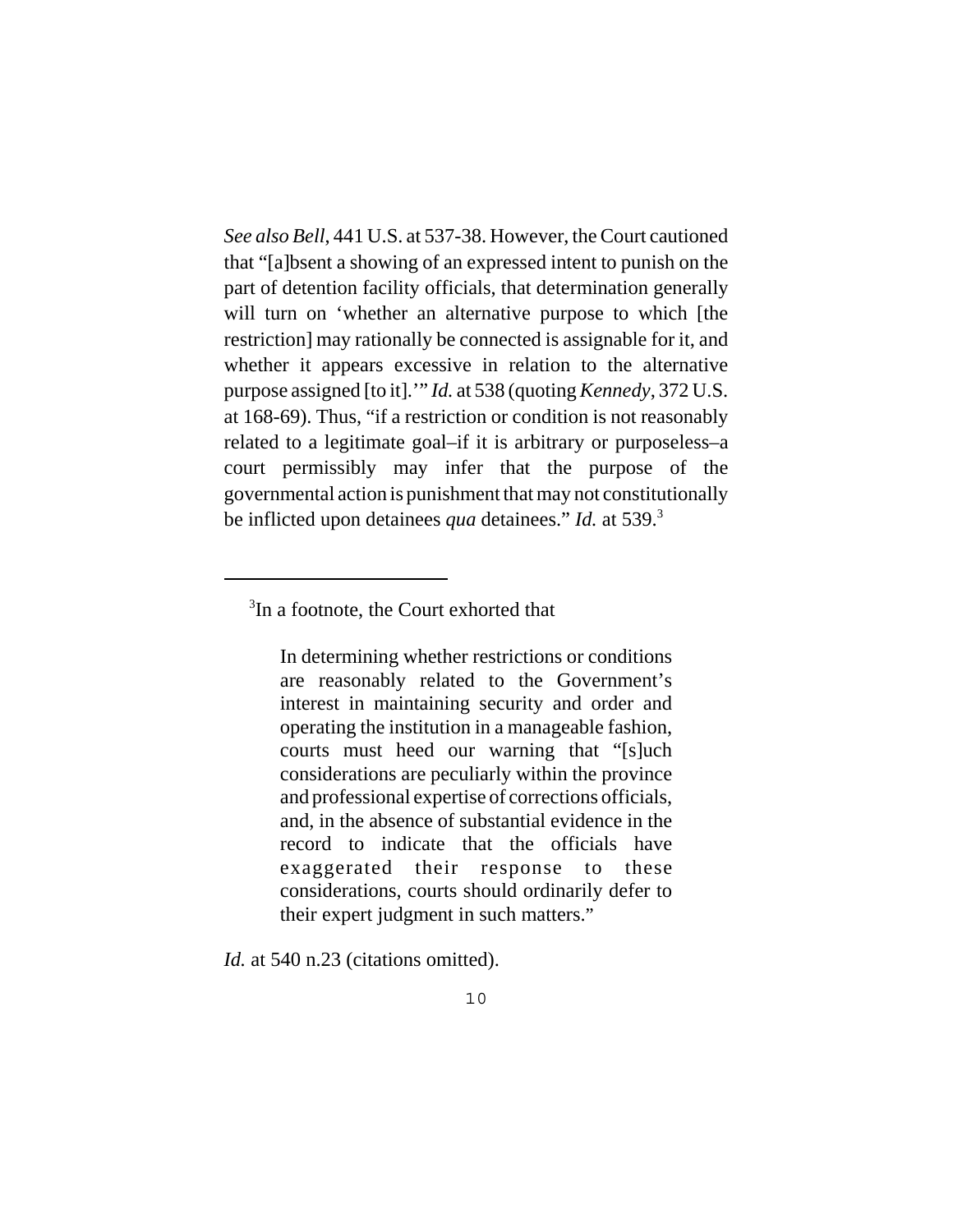Unconstitutional punishment typically includes both objective and subjective components. As the Supreme Court explained in *Wilson v. Seiter*, 501 U.S. 294 (1991), the objective component requires an inquiry into whether "the deprivation [was] sufficiently serious" and the subjective component asks whether "the officials act [ed] with a sufficiently culpable state of mind[.]" *Id.* at 298. The Supreme Court did not abandon this bipartite analysis in *Bell*, but rather allowed for an inference of mens rea where the restriction is arbitrary or purposeless, or where the restriction is excessive, even if it would accomplish a legitimate governmental objective. *See Bell*, 441 U.S. at 538- 39 & n.20. Thus, we agree with the summary of the holding of *Bell* in *Rapier v. Harris*:

> [A] particular measure amounts to punishment when there is a showing of express intent to punish on the part of detention facility officials, when the restriction or condition is not rationally related to a legitimate non-punitive government purpose, or when the restriction is excessive in light of that purpose.

172 F.3d 999, 1005 (7th Cir. 1999).

Because the District Court could not make either an objective inquiry into the severity of the deprivations or a subjective inquiry into the mental state of the officials at the motion to dismiss stage, the dismissal was improper. One reasonable inference from the allegations in the complaint of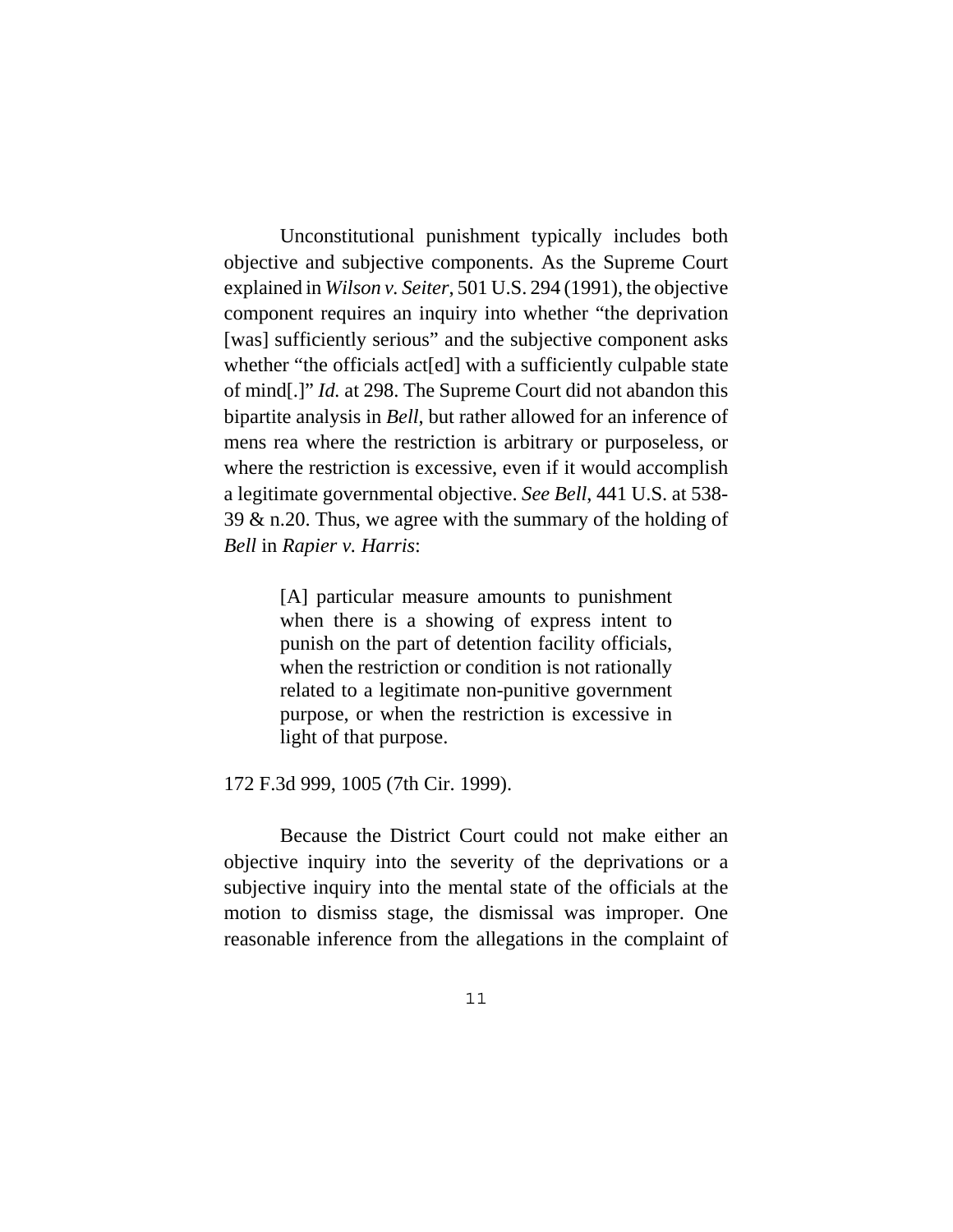disparate treatment of prisoners is that, at a minimum, the appellants' confinement in the SHU was arbitrary. *See id.* at 304 (allowing collective examination of conditions of confinement); *see also Bell*, 441 U.S. at 542 (stating that confining pretrial detainees "in such a manner as to cause them to endure genuine privations and hardship over an extended period of time might raise serious questions under the Due Process Clause as to whether those conditions amounted to punishment"). Stevenson and Manley assert that they were not treated in the same manner as other similarly situated inmates. Jones' allegations suggest that one of the other prisoners who was alleged to have been involved in the riot at Gander Hill was released from the SHU in July 2003, and two others were moved into the general prison population in August 2003. These allegations intimate a degree of as yet unexplained arbitrariness in the procedures regarding placement in the SHU.

In evaluating a pretrial detainee's claim of unconstitutional punishment, courts must examine the totality of the circumstances within the institution. In *Hubbard v. Taylor*, 399 F.3d 150 (3d Cir. 2005), we explained that "[o]ur inquiry into whether given conditions constitute 'punishment' must therefore consider the totality of circumstances within an institution." *Hubbard*, 388 F.3d at 160. Appellants assert that, as compared to the conditions for the general prison population, housing in the SHU is significantly more restrictive. The complaint draws specific, item-by-item comparisons between the restrictions in the SHU and those in the general prison population. The allegations in the complaint raise an inference of impermissible punishment that precludes granting a motion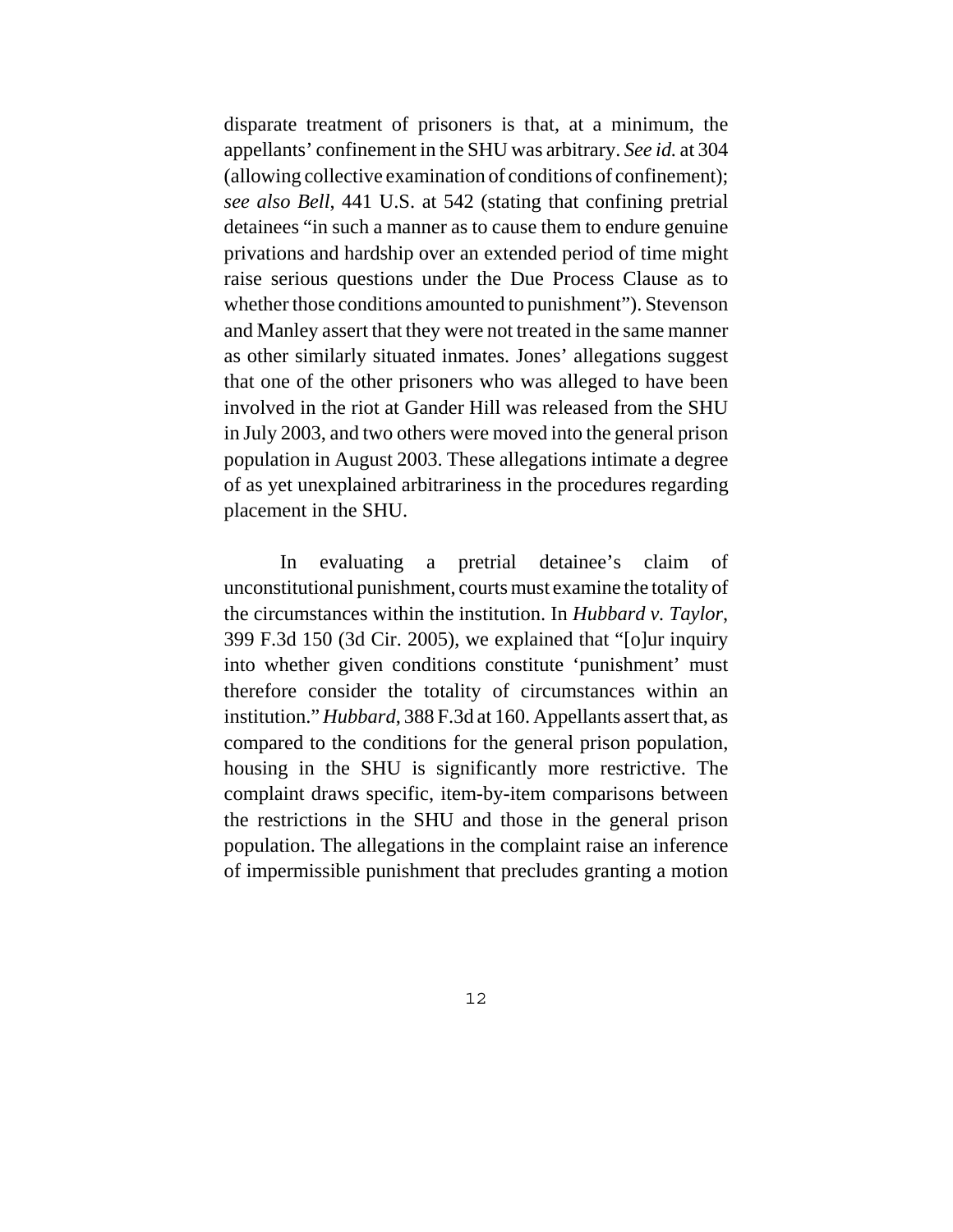to dismiss and may warrant further discovery.4

When warranted, such discovery need not be extensive. In situations such as this, where the allegations of punishment are coextensive with the allegations that form the basis for the procedural due process claim, it will generally be sufficient for the prison officials to submit affidavits to show that the classification was appropriate based on reasonable prison management concerns. While district courts have discretion to manage their cases, such affidavits alone will often be adequate to resolve the punishment inquiry. Although the substantive and

 <sup>4</sup> The able District Judge erroneously relied upon *Sandin v. Conner*, 515 U.S. 472 (1995) for the proposition that the institutional decision to place appellants in the SHU "is exactly the type of decision the Supreme Court noted when it held that federal courts should defer to prison officials with respect to managing the 'ordinary incidents of prison life.'" Appellants' pretrial detainee status necessitates a more nuanced approach. The focus in *Sandin* was on state-created liberty interests regarding "freedom from restraint which, while not exceeding *the sentence* in such an unexpected manner as to give rise to protection by the Due Process Clause of its own force, ... nonetheless imposes atypical and significant hardship on the inmate in relation to the ordinary incidents of prison life." *Id.* at 484 (emphasis added). The Court emphasized that its holding was driven by "the range of confinement to be normally expected for one serving an indeterminate term," *id.* at 487, and the "expected perimeters of the sentence imposed by a court of law," *id.* at 485. Several courts of appeals, including this one, subsequently concluded that "*Sandin* does not apply [to pretrial detainees]. *Sandin* concerned punishment of a sentenced prisoner, and therefore required a completely different analysis." *Fuentes*, 206 F.3d at 342 n.9; *see also Benjamin*, 264 F.3d at 188.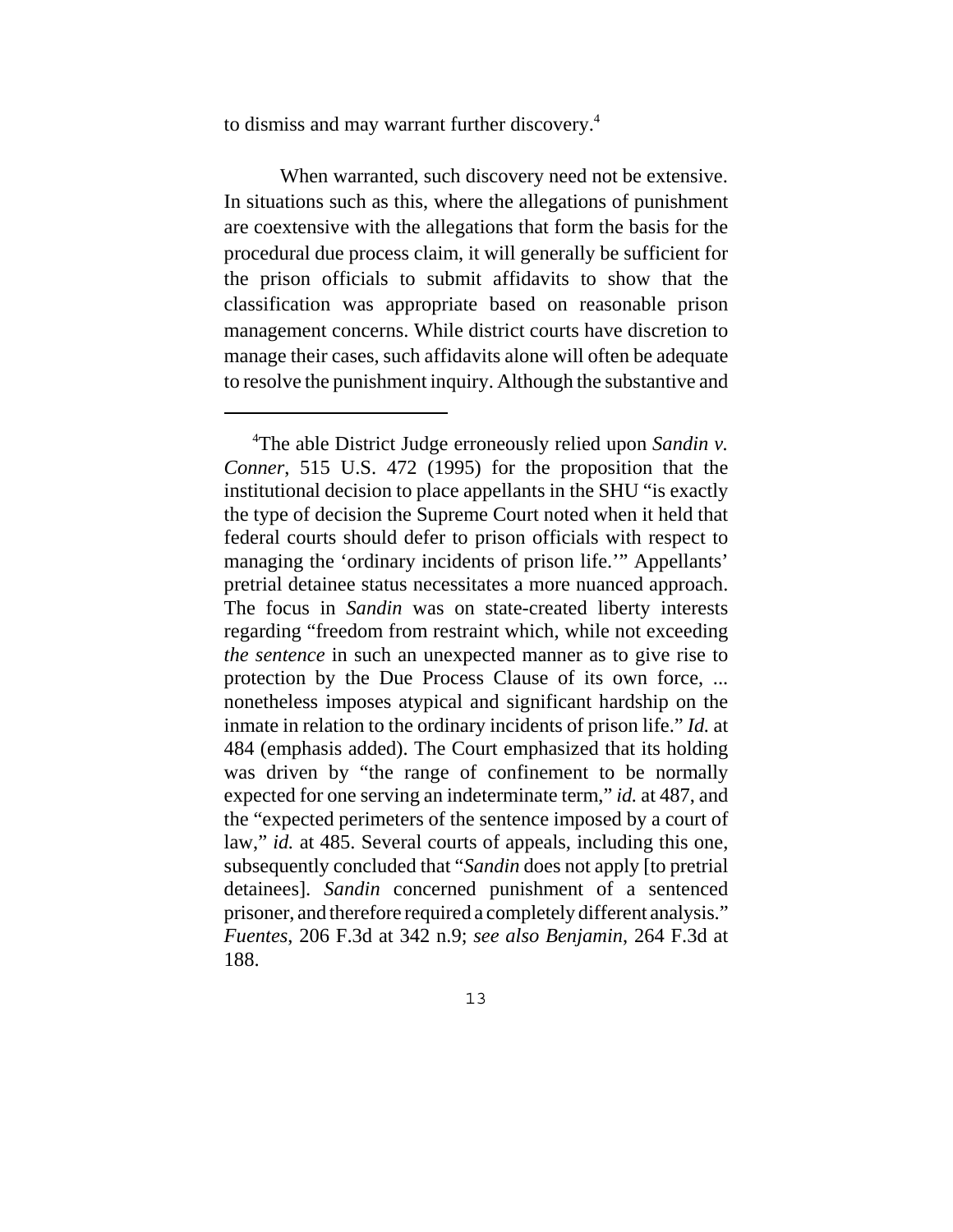procedural due process evaluations are distinct, a showing by the prison officials that a restrictive housing assignment is predicated on a legitimate managerial concern and is therefore not arbitrary or purposeless, will typically foreclose the substantive due process inquiry.

# C.

Appellants assert that they were denied notice of their transfer and an opportunity to respond. The Supreme Court has repeatedly stated that "[t]he core of due process is the right to notice and a meaningful opportunity to be heard." *LaChance v. Erickson*, 522 U.S. 262, 266 (1998). Appellants have sufficiently pled facts to show that they were housed in the restrictive conditions of the SHU without any procedural protections. Although pretrial detainees do not have a liberty interest in being confined in the general prison population, they do have a liberty interest in not being detained indefinitely in the SHU without explanation or review of their confinement. This result is compelled by our holding in *Shoats v. Horn*, 213 F.3d 140 (3d Cir. 2000). In our discussion in *Shoats* focusing on the liberty interests at stake, we explained that "we have no difficulty concluding that eight years in administrative custody, with no prospect of immediate release in the near future, is 'atypical' in relation to the ordinary incidents of prison life." *Id.* at 144. Unlike appellants, Shoats was a sentenced inmate who received periodic review of his status, to which he was permitted to respond. *Id.* at 145-46. As explained above, the protections due to sentenced inmates provide a floor for what pretrial detainees may expect.

In determining what procedural protections are adequate, we are guided by the tenet that "[d]ue process is flexible and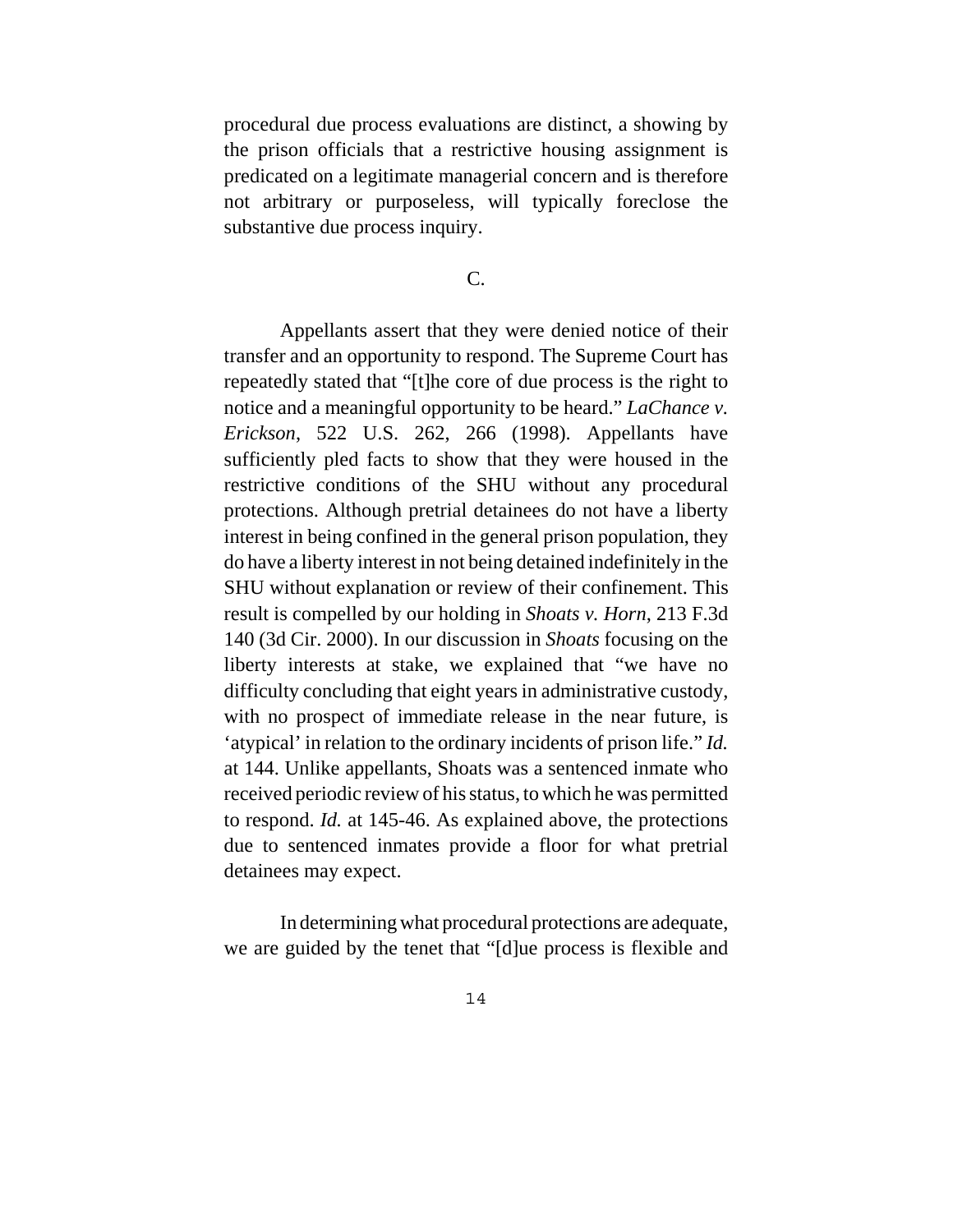calls for such procedural protections as the particular situation demands. Accordingly, resolution of the issue whether ... administrative procedures provided ... are constitutionally sufficient requires analysis of the governmental and private interests that are affected." *Mathews v. Eldridge*, 424 U.S. 319, 334 (1976) (citations omitted). Thus, the substantive liberty analysis is integral to the inquiry into the process due. *See, e.g.*, *Wolff v. McDonnell*, 418 U.S. 539, 560 (1974) ("Consideration of what procedures due process may require under any given set of circumstances must begin with a determination of the precise nature of the government function involved as well as of the private interest that has been affected by governmental action." (citations omitted)); *Benjamin v. Fraser*, 264 F.3d 175, 190 (2d Cir. 2001).

Taking into account both the private interests of the detainees and the governmental function involved, it becomes clear that the process required for administrative transfers of pretrial detainees need not be extensive. Detainees have a liberty interest in not being subjected to punishment for the crime with which they have been charged until after they have been convicted and sentenced, but the governmental interest in maintaining prison security for the duration of their detention is substantial. *Bell v. Wolfish*, 441 U.S. 520, 540 (1979) ("The Government also has legitimate interests that stem from its need to manage the facility in which the individual is detained.").

Prison officials must provide detainees who are transferred into more restrictive housing for administrative purposes only an explanation of the reason for their transfer as well as an opportunity to respond. This level of process comports with the Supreme Court's holding in *Hewitt v. Helms*, 459 U.S. 460 (1983) that the removal of a sentenced inmate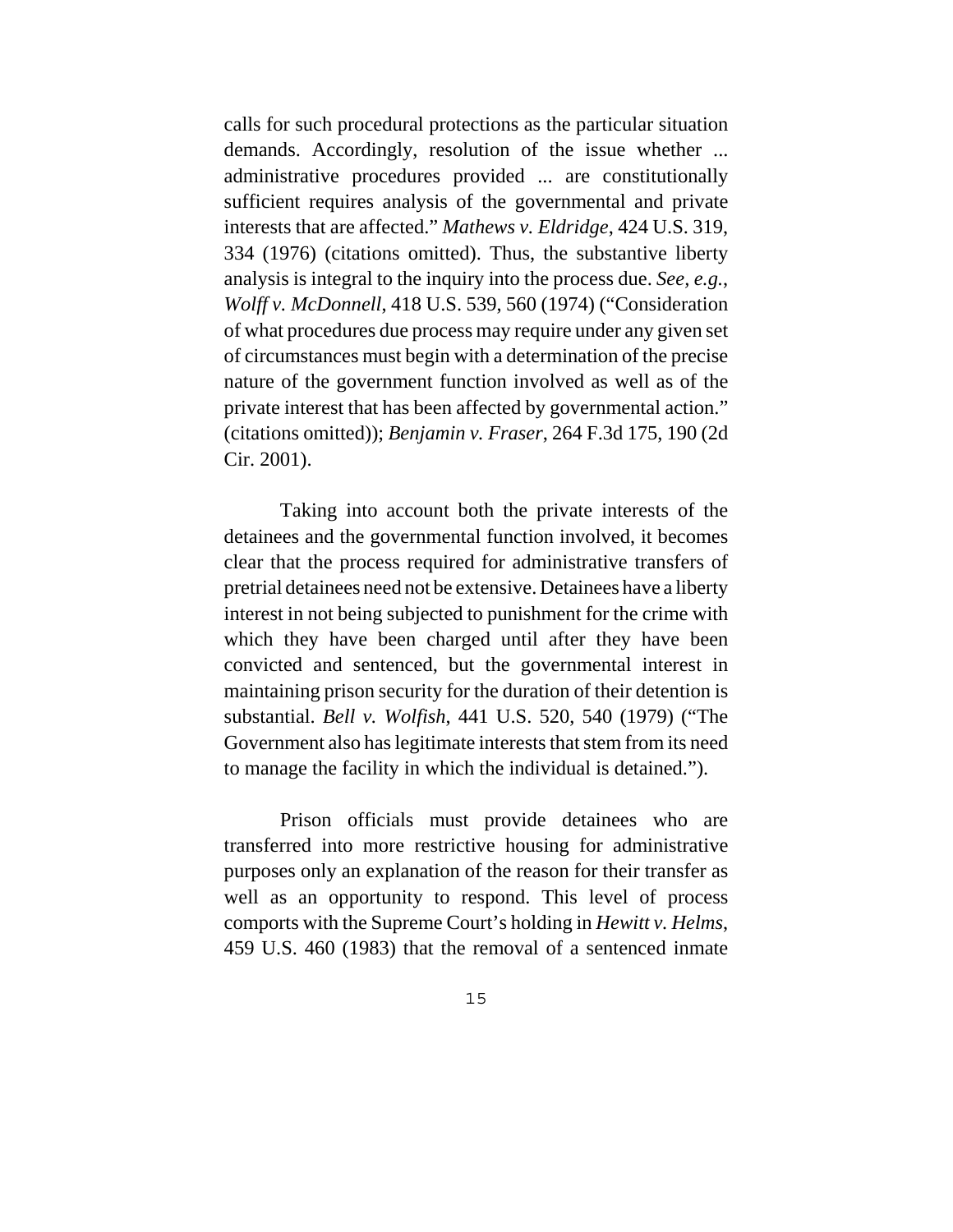from the general prison population and his transfer into administrative segregation requires at least a minimal degree of process. The Court explained that "the Due Process Clause requires only an informal nonadversary review of evidence ... in order to confine an inmate feared to be a threat to institutional security to administrative segregation." *Id.* at 474. This informal nonadversary review is satisfied when an inmate receives "some notice of the charges against him and an opportunity to present his views to the prison official charged with deciding whether to transfer him to administrative segregation." *Id.* at 476. The Court further explained that "[t]he proceeding must occur within a reasonable time following an inmate's transfer...." *Id.* at 476 n.8.

The degree of process required varies depending on the reason for the transfer, with greater process accorded to prisoners who are confined for disciplinary infractions than those moved for purely administrative reasons. *See Mathews*, 424 U.S. at 334. In *Wolff v. McDonnell*, 418 U.S. 539 (1974), the Supreme Court held that "written notice of the charges must be given to the disciplinary-action defendant in order to inform him of the charges and to enable him to marshal the facts and prepare a defense," and "there must be a 'written statement by the factfinders as to the evidence relied on and reasons' for the disciplinary action." *Id.* at 564. As the Second Circuit has noted, "the procedures required by *Wolff* apply if the restraint on liberty is imposed for disciplinary reasons; if the restraint is for 'administrative' purposes, the minimal procedures outlined in *Hewitt* are all that is required." *Benjamin*, 264 F.3d at 190; *see also Rapier v. Harris*, 172 F.3d 999, 1005-06 (7th Cir. 1999). Due to the unique exigencies of prison management, and in accordance with *Hewitt*, the minimal exchange of paperwork our holding will occasion need not occur prior to the transfer of a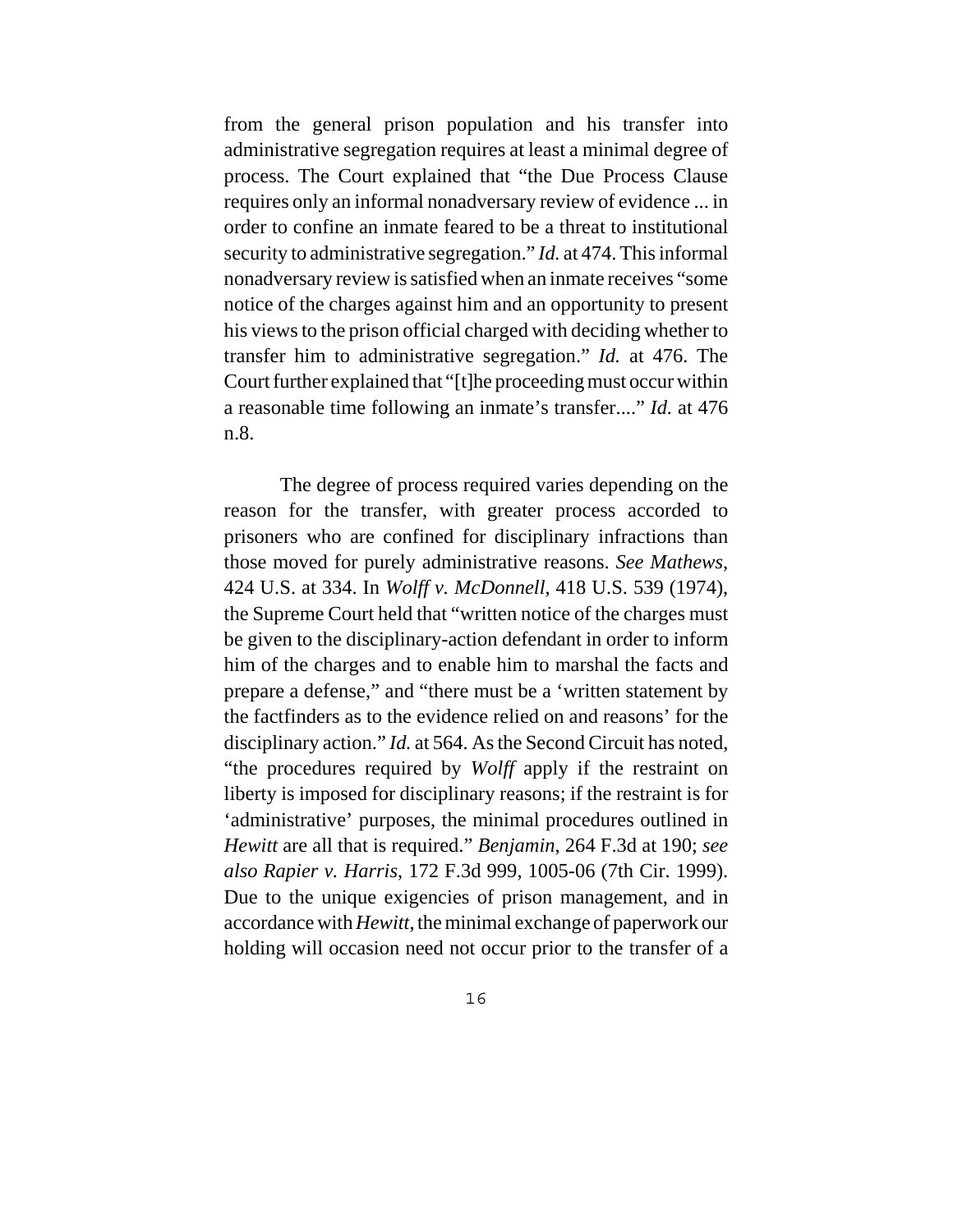detainee.

Jones' complaint suggests that his transfer was occasioned by his alleged participation in a prison riot, which may necessitate a higher level of procedure. Stevenson and Manley allege only that they were transferred without explanation. The Warden stated in an affidavit attached to his memorandum in support of the motion to dismiss that Jones' transfer to the SHU was due to the fact that he had "very serious pending charges" and "a number of inmate disciplinary infractions." The Warden also stated that Stevenson and Manley were housed in the SHU based on their "potential ... to again receive a sentence of death." Accordingly, the District Court should examine the asserted purposes for appellants' detentions, and determine whether sufficient process has been afforded.

In considering the asserted rationale for placing pretrial detainees in restricted housing, courts should be mindful of our pronouncement in *Shoats*: "Shoats could conceivably be held in administrative custody merely because his prior crimes reasonably foreshadow future misconduct." *Shoats*, 213 F.3d at 146. This consideration is consistent with the Supreme Court's emphasis on the principle that "we are unwilling to substitute our judgment on these difficult and sensitive matters of institutional administration and security for that of 'the persons who are actually charged with and trained in the running' of such facilities." *Block v. Rutherford*, 468 U.S. 576, 588 (1984) (quoting *Bell*, 441 U.S. at 562).

In *Bell*, the Supreme Court instructed that if there is a reasonable relationship between the particular condition or restriction of pretrial detention and a legitimate governmental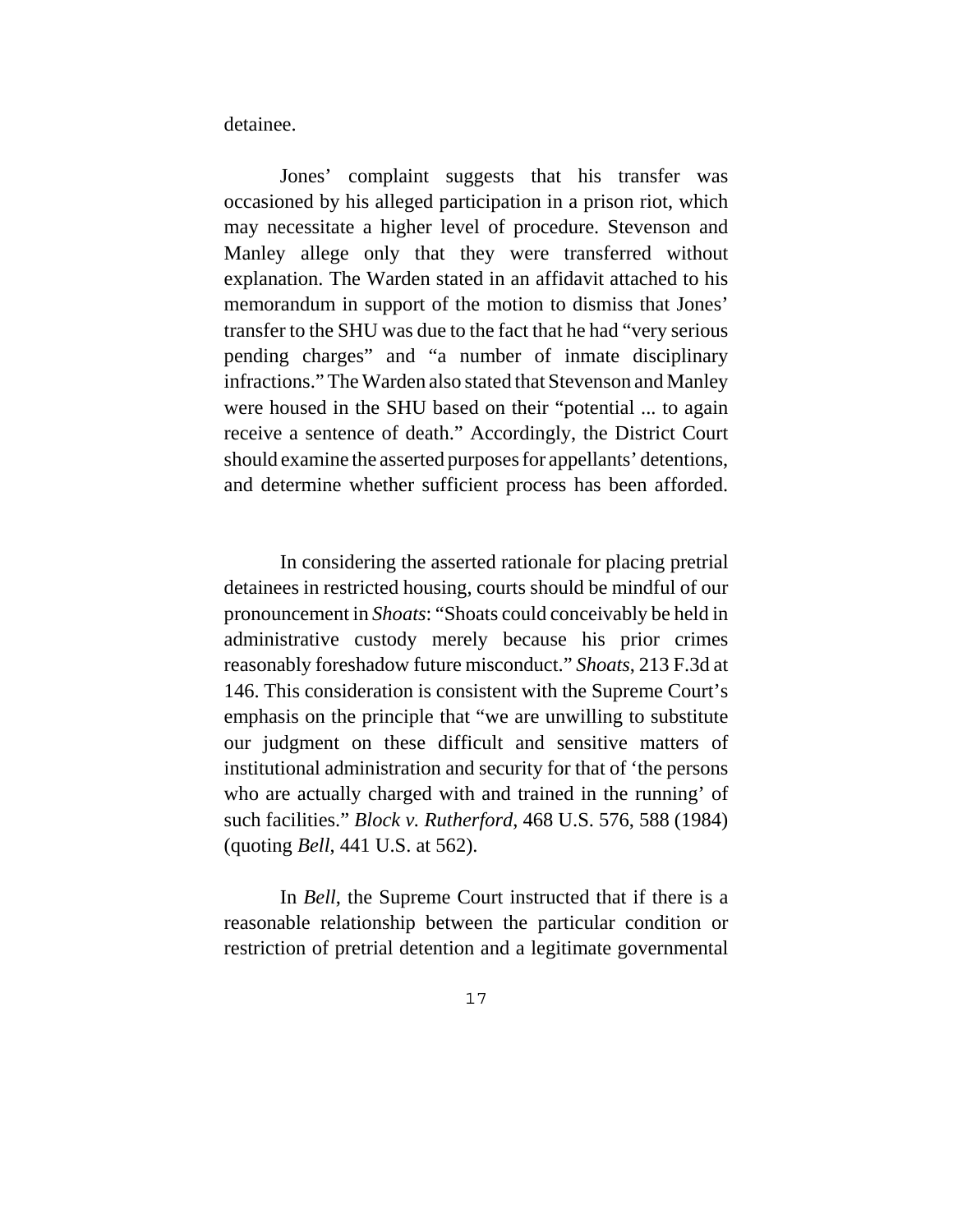objective, then that condition, "without more," does not infringe upon a detainee's constitutional rights. *Bell*, 441 U.S. 539. In this case, at the motion to dismiss stage, it is not possible to discern whether the relationship between the appellants' detention in the SHU and a legitimate governmental objective is reasonable. Such a determination may be properly made on a motion for summary judgment, at which point the Warden must come forward and demonstrate the governmental objective in question.

#### IV.

Warden Carroll asserts that he is entitled to qualified immunity on the grounds that even if the facts alleged show a violation of a constitutional right, that right was not clearly established. *Saucier v. Katz*, 533 U.S. 194, 201 (2001) ("The relevant, dispositive inquiry in determining whether a right is clearly established is whether it would be clear to a reasonable officer that his conduct was unlawful in the situation he confronted."). The District Court dismissed the complaint on the merits and therefore did not reach the issue of qualified immunity. It is not necessary for us to resolve this question now. We leave it to the District Court to consider qualified immunity on remand.

### V.

Under the liberal construction of complaints afforded to pro se prisoner plaintiffs, we find that the complaint challenges the reasonable relationship of the appellants' confinement to a legitimate government objective and alleges impermissible punishment of pretrial detainees. The complaint alleges deprivations suffered by the appellants and compares their living